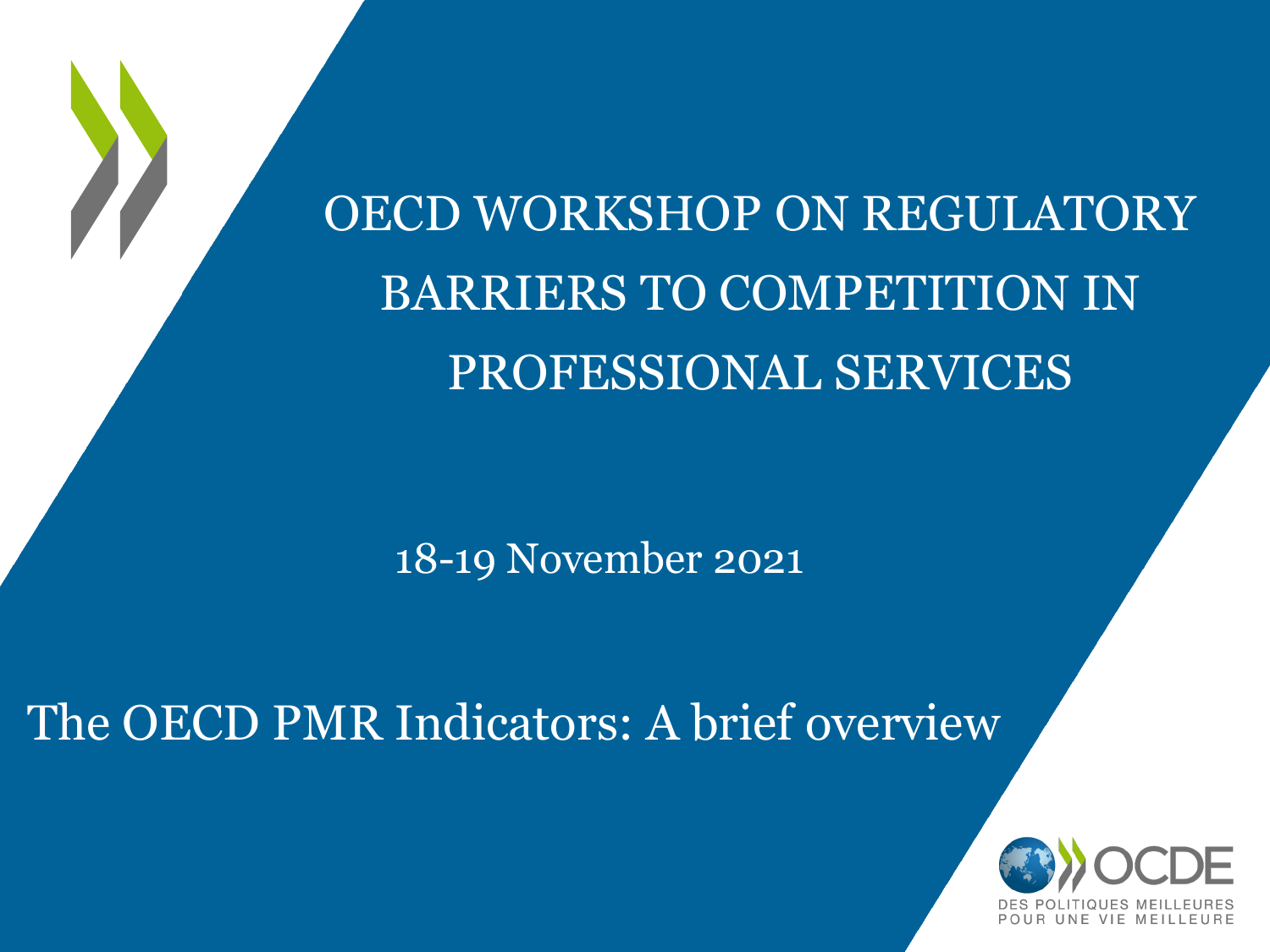

**PMR Indicators: The objective**

To address the need to measure the extent to which a country's laws and regulation **foster productivity-enhancing competition**, in 1998 the OECD developed:



The exercise has been repeated every 5 years since.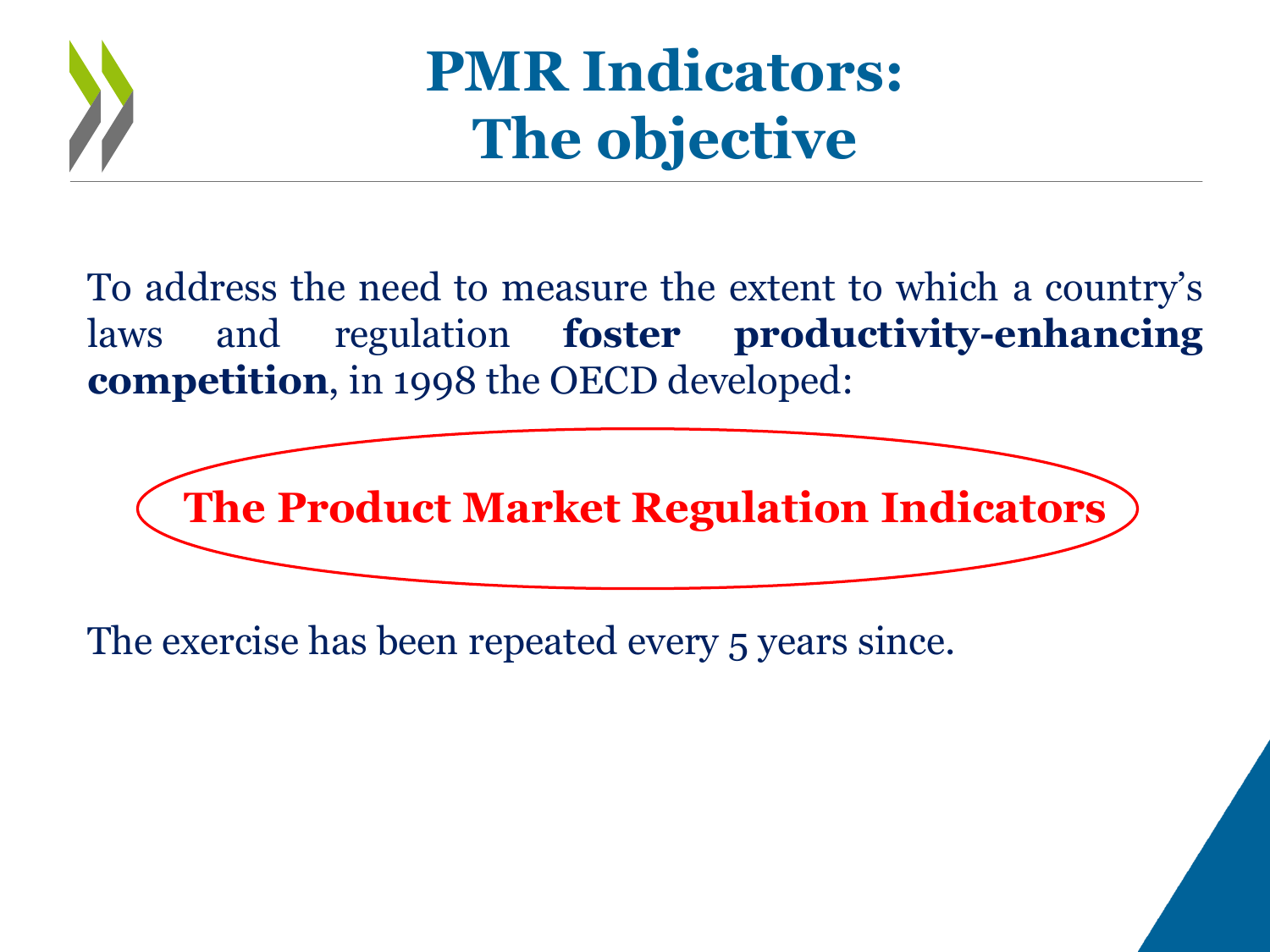

# **PMR indicators: The principles**

- Product market regulation is essential for well-functioning of a market-based economy.
	- Market integrity as well as health, safety and environmental goals
	- Information asymmetry and public goods
- Regulations create barriers to entry and investment if they
	- Limit the number of suppliers of a specific service or product
	- Limit the ability of suppliers to compete
	- Reduce the incentives of suppliers to compete
	- Limit the choices and information available to customers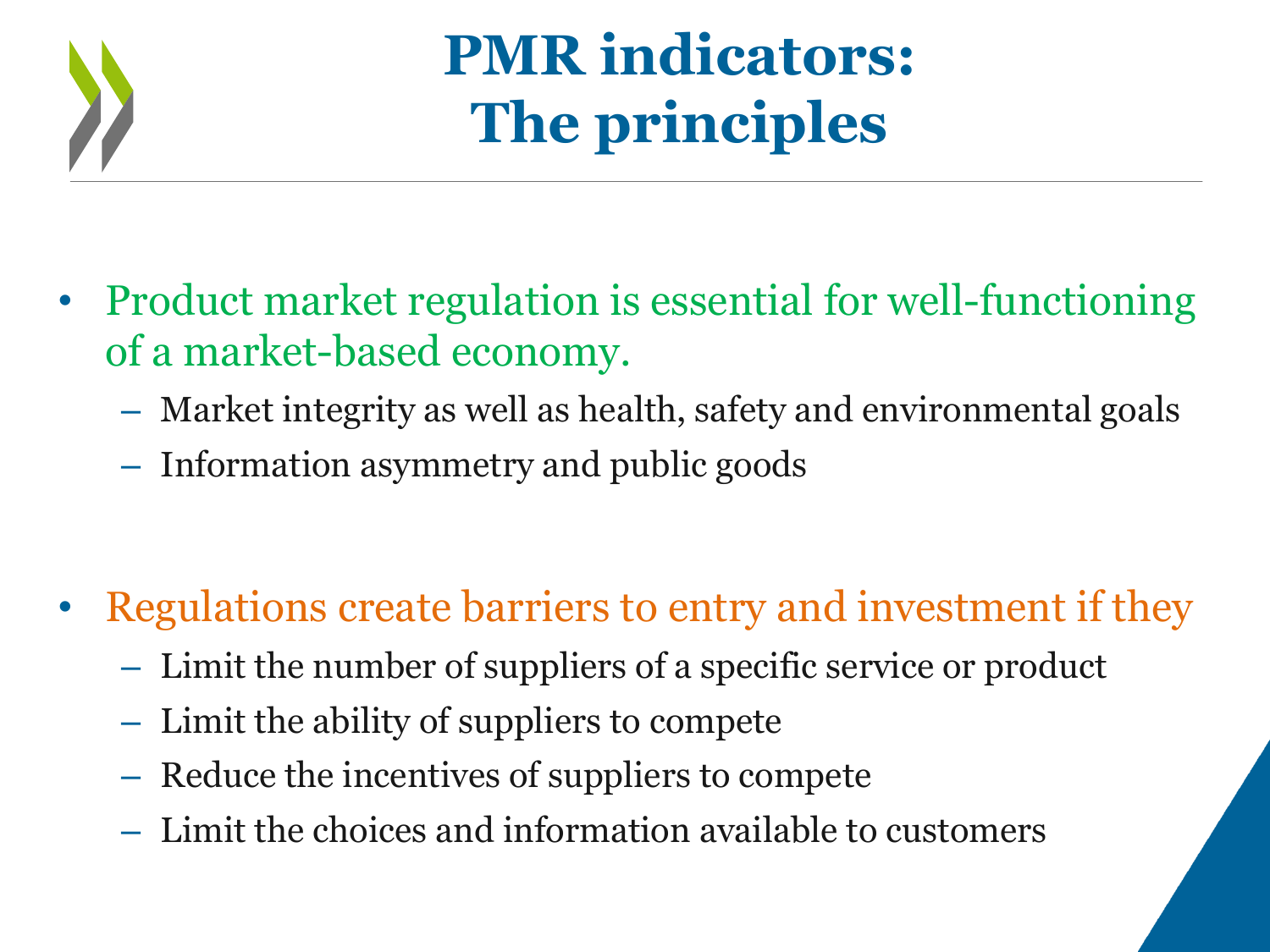

## **PMR Indicators: The uses**

The PMR indicators allow policymakers and scholars to:

- measure a country's regulatory stance in an internationally comparable way
- understand where countries stand compared to regulatory best practices
- investigate empirically the relationship between regulatory practices and economic performance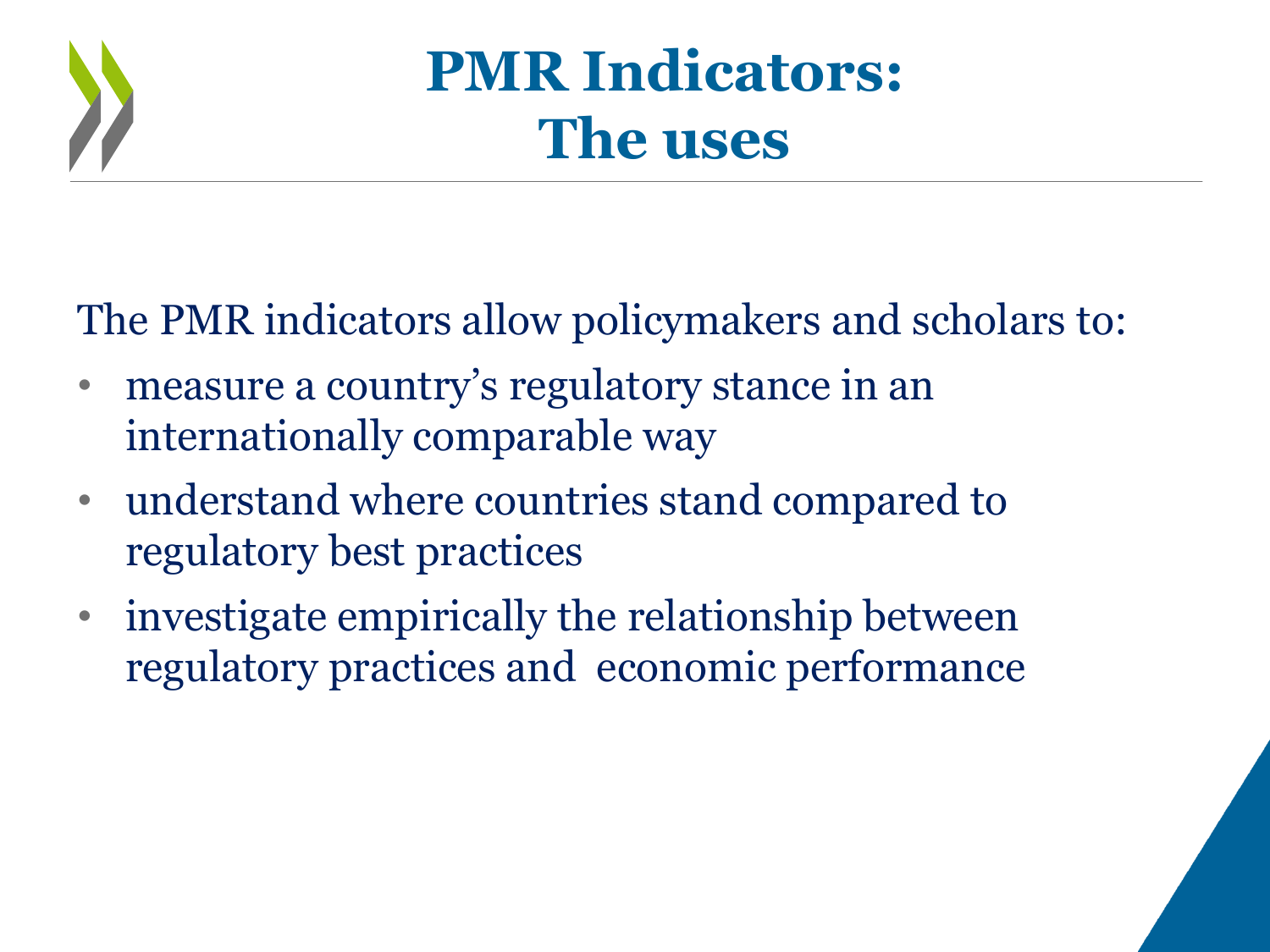# **Measuring regulatory barriers to competition**

#### **Turning qualitative information into quantitative indicators is needed to better identify areas for reform**

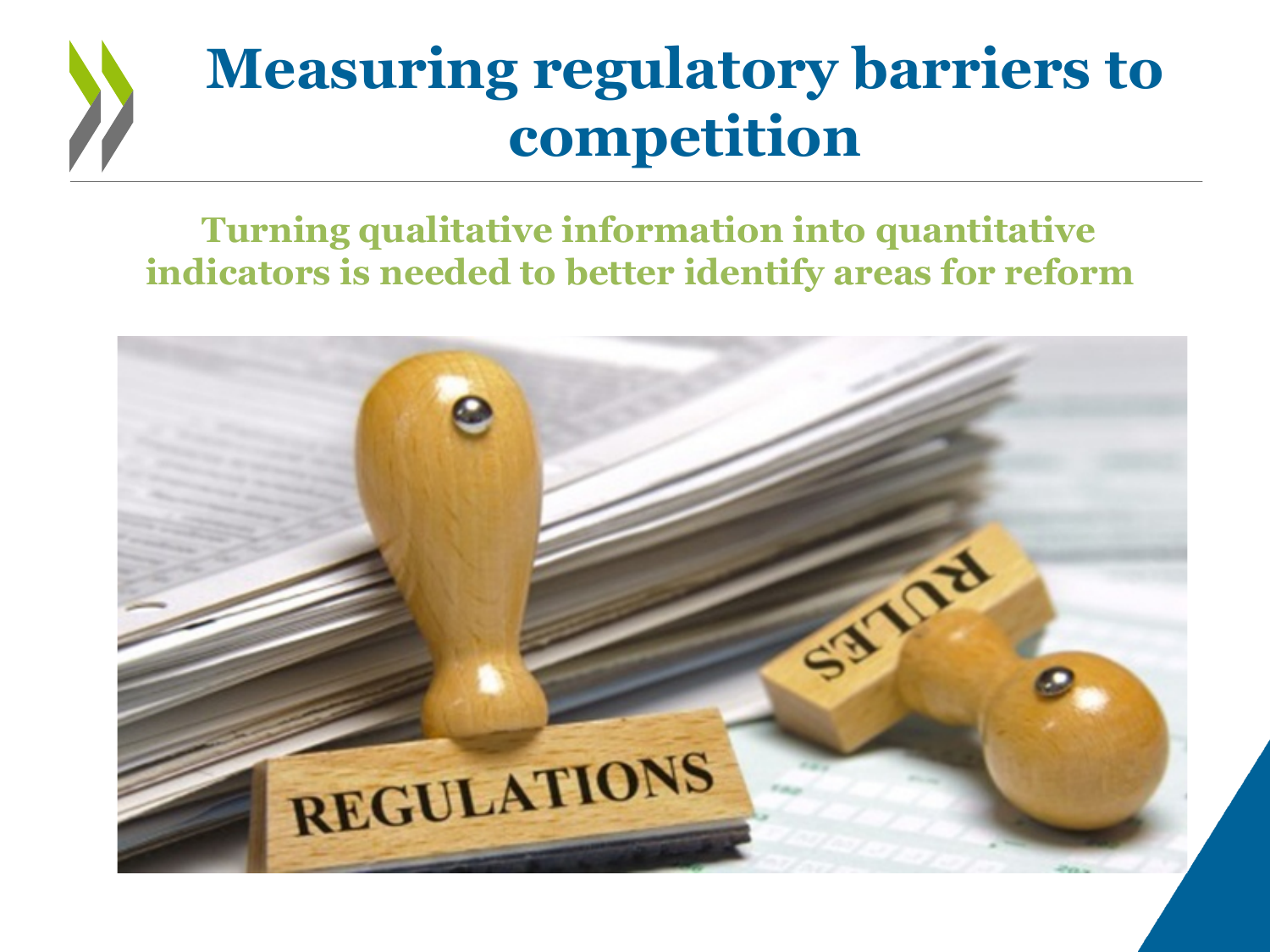# **Key elements of PMR indicators**

- The information on laws and regulations is collected through a very large questionnaire
- The questionnaire is filled in by ministries and other relevant authorities through a single contact point
- Information is collected at federal or national level, but (representative) lower level jurisdictions are involved if matter is regulated by them
- Qualitative information are scored and aggregated into quantitative indicators
- Indicator values range from (0) to (6): lower values reflect a more competition friendly regulatory regime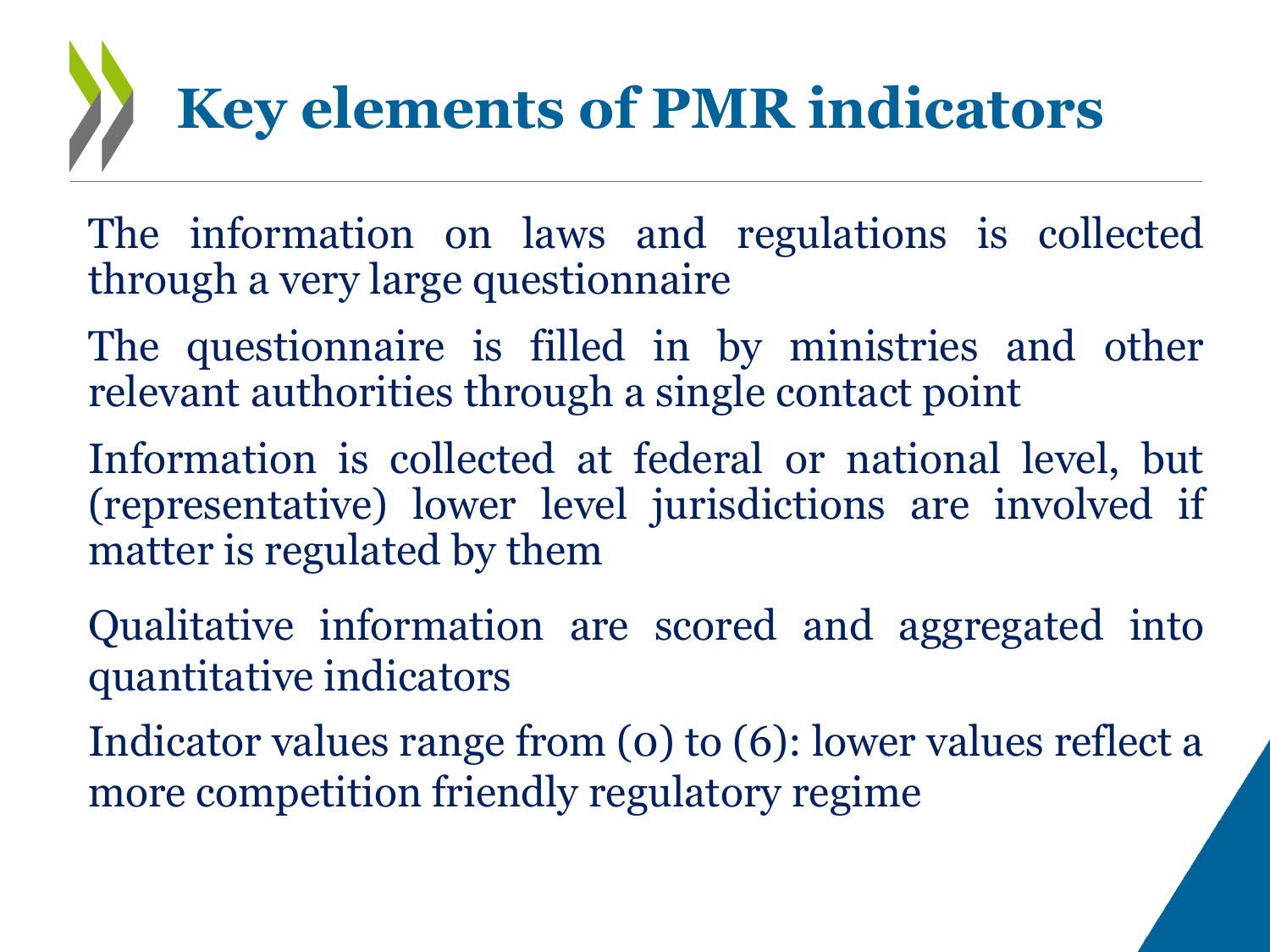

This information is summarized in two sets of quantitative indicators:

- the **economy-wide PMR indicator** organized along a number of horizontal areas
- a group of **sectoral indicators** focusing on:
	- Energy
	- E-Communications (fixed and mobile)
	- Transport
	- Professional services
	- Retail distribution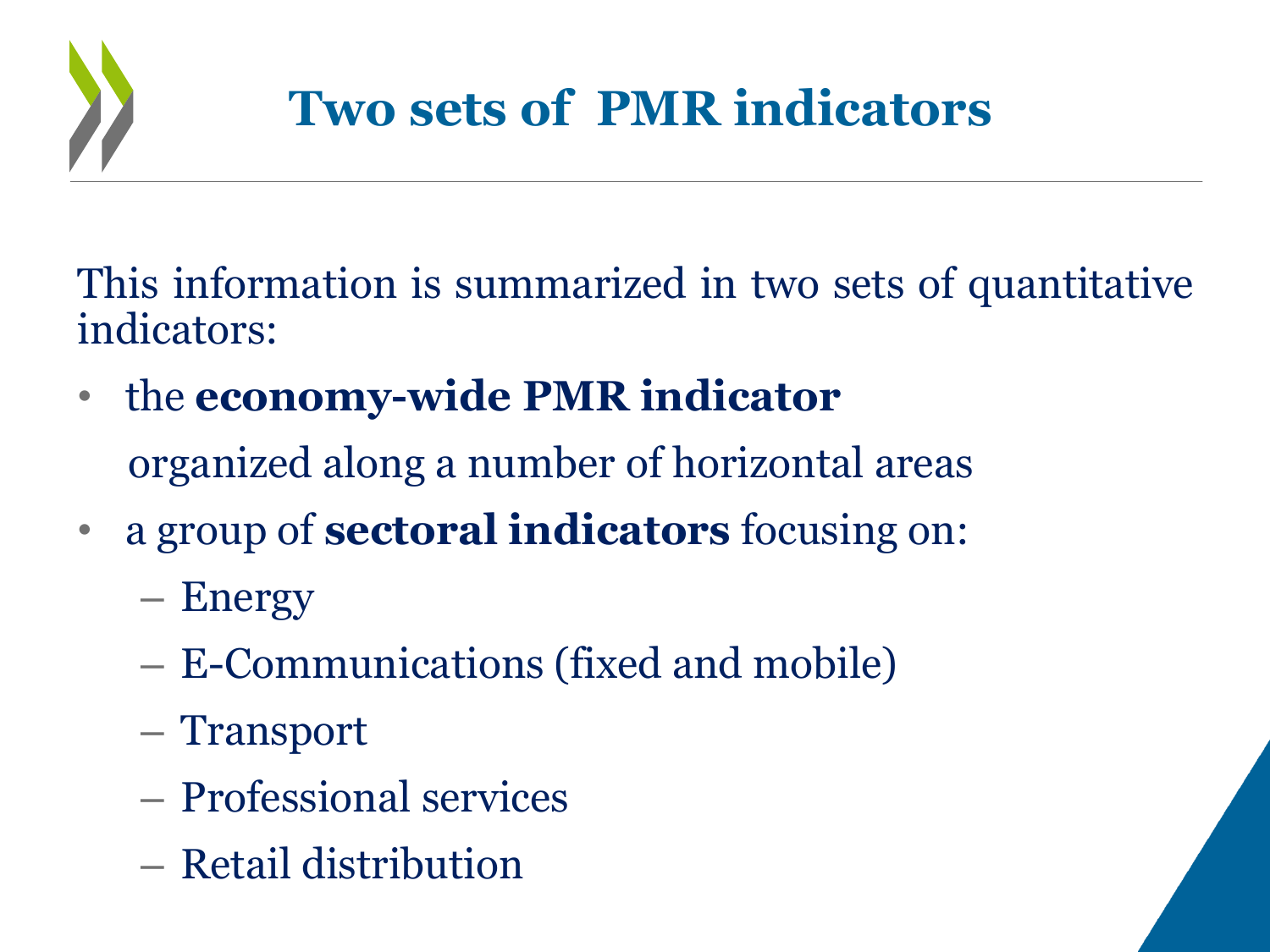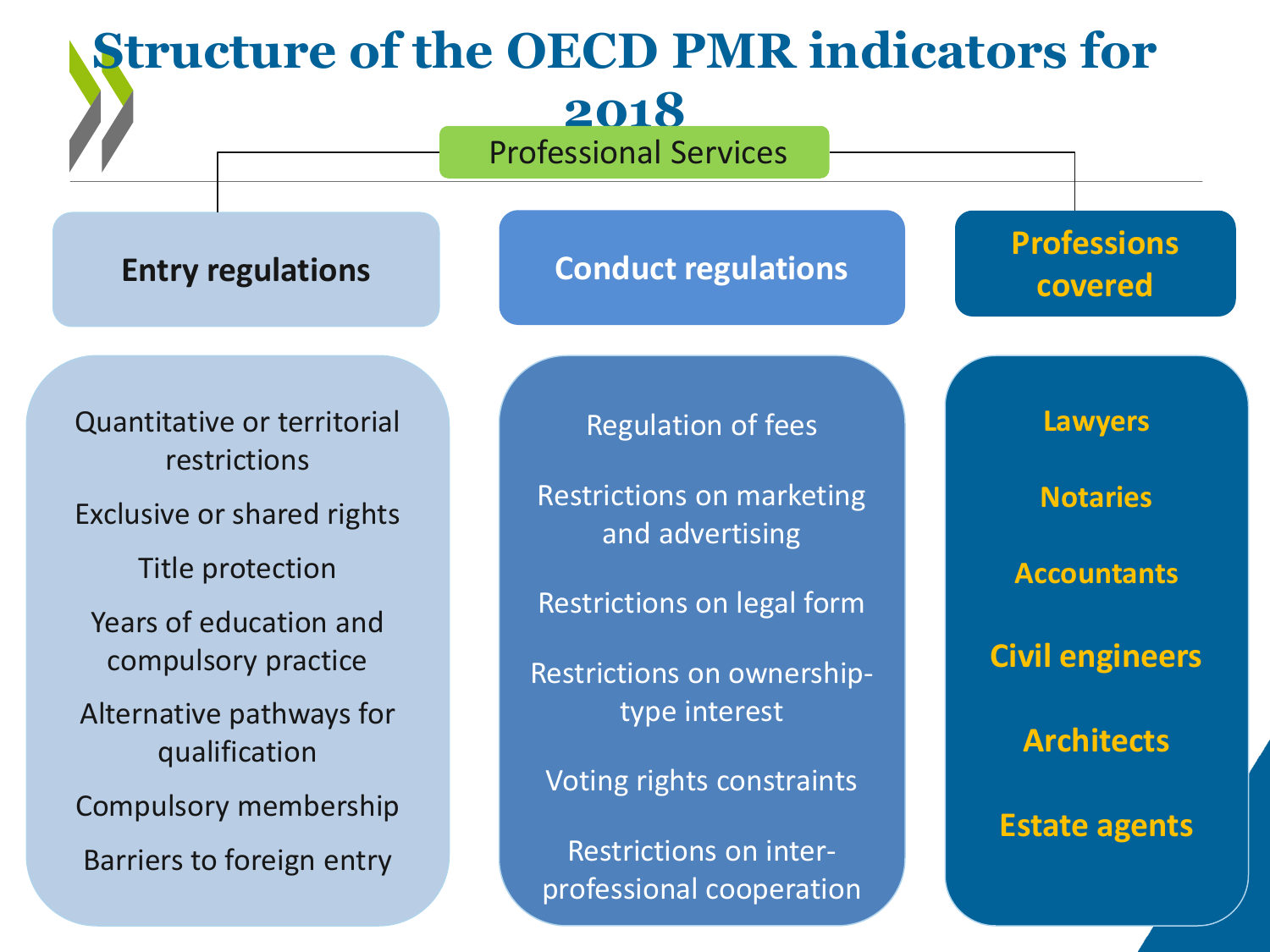

### **Final remarks**

- As quantitative indicators the PMR indicators inevitably only provide an overview of a regulatory framework
- These indicators are useful as a screening tool to identify potential regulatory barriers to competition
- They should be followed by a more detailed analysis of the specific regulatory framework if reforms are envisaged